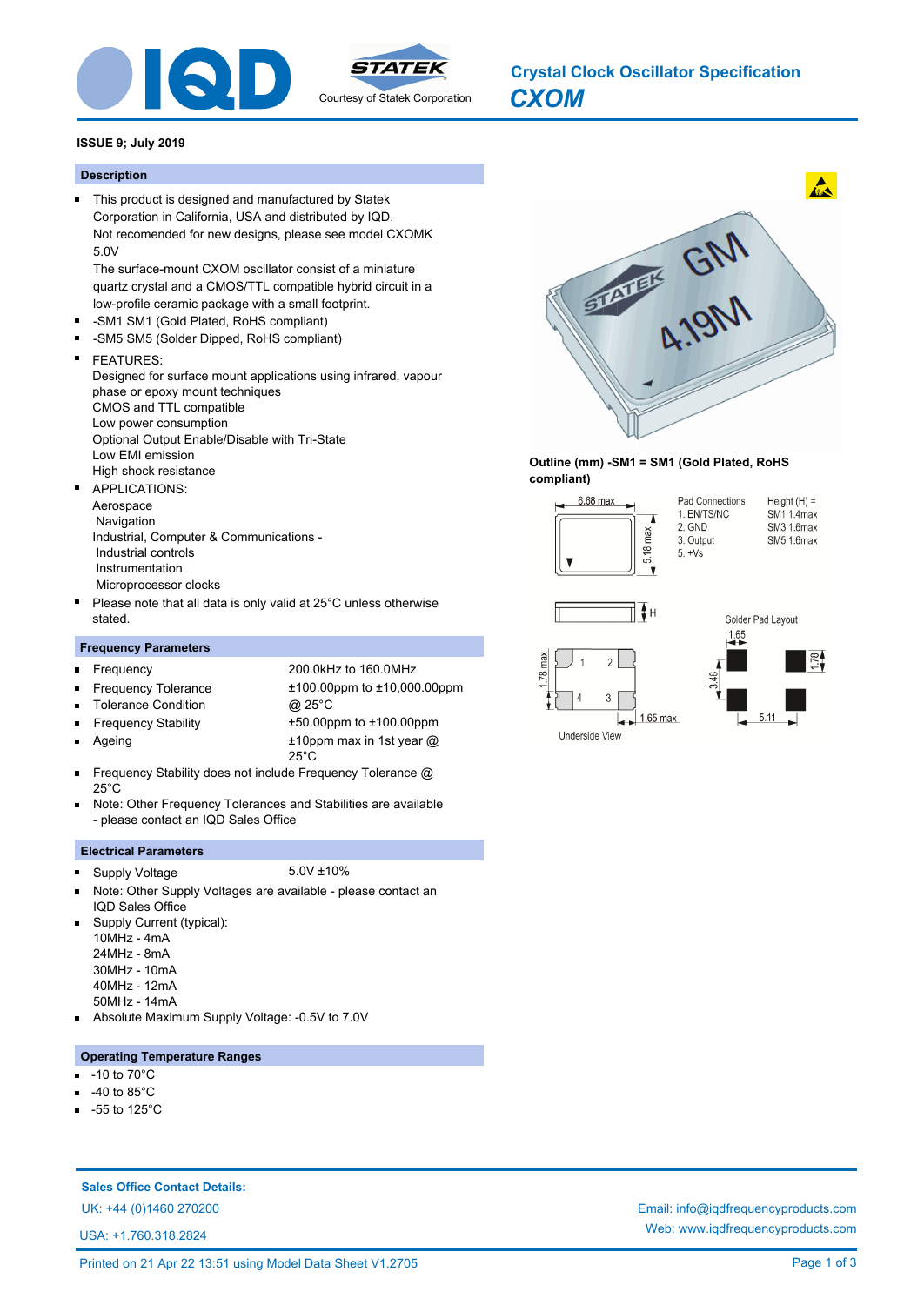

### **Output Details**

O,

- Output Compatibility **CMOS** 
	- Drive Capability 15pF
- Note: Higher CMOS loads and TTL loads are available please contact an IQD Sales Office

### **Output Control**

Start-Up Time: 5ms max

### **Environmental Parameters**

- Shock: 3000G, 0.3ms, 1/2 sine wave  $\blacksquare$
- Note: A higher Shock version is available please contact an  $\blacksquare$ IQD Sales Office about the CXOMHG product range
- Vibration: MIL-STD-202G, Method 204D, Condition D: 20G,  $\blacksquare$ 10Hz-2000Hz, swept sine wave
- Note: Random vibration testing also available please contact  $\blacksquare$ an IQD Sales Office
- Storage Temperature Range: –55 to 125°C

### **Manufacturing Details**

- $\blacksquare$ Maximum Process Temperature: 260°C for 20sec max
- RoHS Terminations **Various**
- RoHS Reflow 260°C max for 20secs max Ē.

### **Ordering Information**

- $\blacksquare$ Frequency\* Model\* Termination Variant\* **Output** Frequency Tolerance (@ 25°C)\* Frequency Stability (over operating temperature range)\* Operating Temperature Range\* Supply Voltage Pad 1 Function\* (\*minimum required) Termination Variants: SM1 = Gold Plated SM5 = Solder Dipped Note: non-RoHS compliant terminations are available - please contact an IQD Sales Office
- Pad 1 Function Options:  $\blacksquare$ EN = Enable/Disable TS = Tri-State NC = No connection Example  $\blacksquare$
- 40.0MHz CXOM SM1 CMOS ±100ppm ±100ppm –10 to 70C 5V TS

### **Compliance**

- RoHS Status (2015/863/EU) Optional  $\blacksquare$ REACh Status Compliant
- MSL Rating (JDEC-STD-033): Not Applicable  $\blacksquare$

**Sales Office Contact Details:**

USA: +1.760.318.2824

UK: +44 (0)1460 270200 Email: info@iqdfrequencyproducts.com Web: www.iqdfrequencyproducts.com